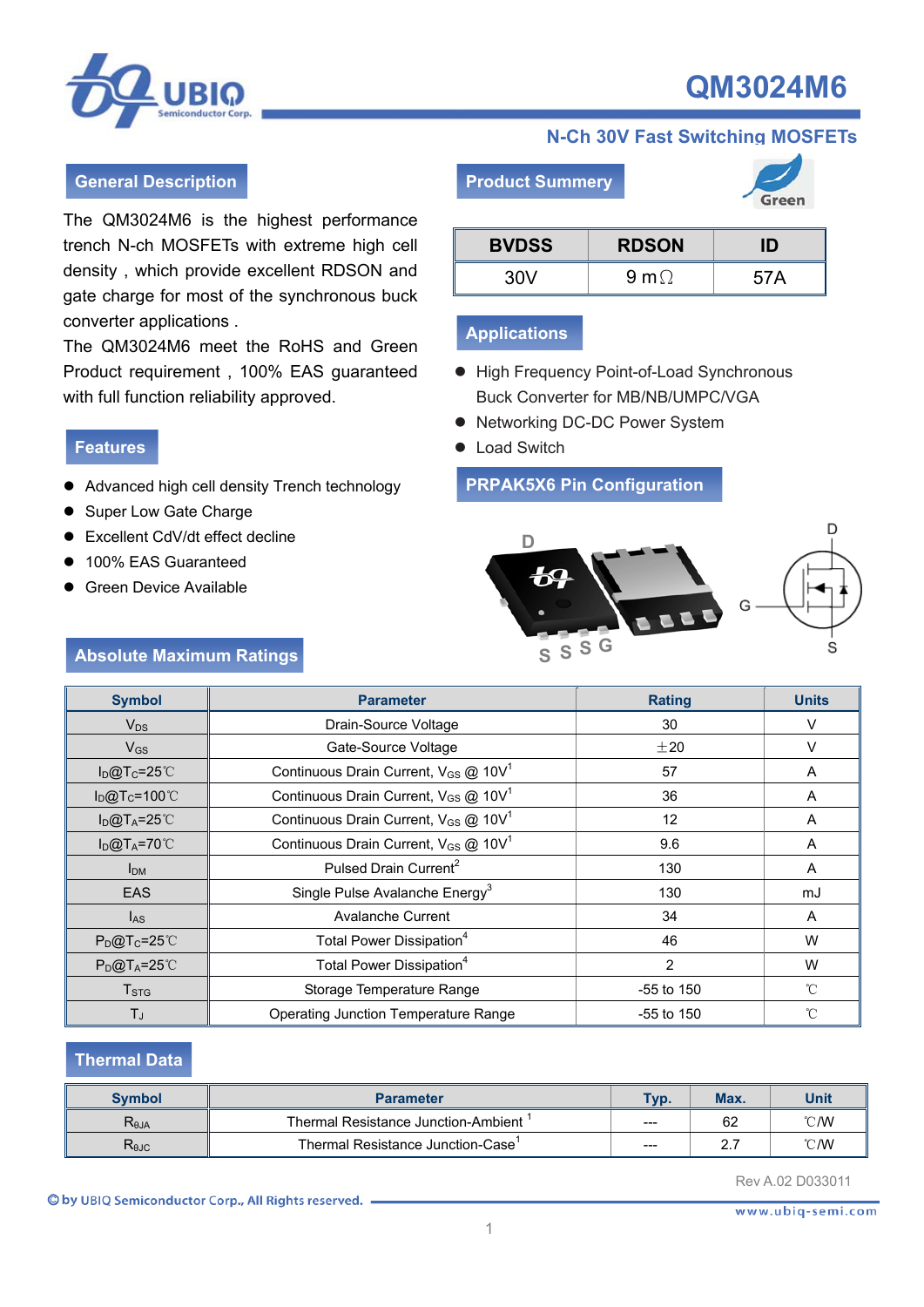

# **QM3024M6**

## **N-Ch 30V Fast Switching MOSFETs**

# **Electrical Characteristics (TJ=25** ℃**, unless otherwise noted)**

| <b>Symbol</b>                   | <b>Parameter</b>                                                                           | <b>Conditions</b>                                                      | Min.  | Typ.   | Max.  | <b>Unit</b>                                        |
|---------------------------------|--------------------------------------------------------------------------------------------|------------------------------------------------------------------------|-------|--------|-------|----------------------------------------------------|
| <b>BV</b> <sub>DSS</sub>        | Drain-Source Breakdown Voltage                                                             | $\rm V_{GS}$ =0V , I $\rm _D$ =250uA                                   | 30    | 35     | $---$ | $\vee$                                             |
|                                 | $\triangle$ BV <sub>DSS</sub> / $\triangle$ T <sub>J</sub>   BVDSS Temperature Coefficient | Reference to 25℃, I <sub>D</sub> =1mA                                  | $---$ | 0.024  | $---$ | $V^{\circ}C$                                       |
|                                 | Static Drain-Source On-Resistance <sup>2</sup>                                             | $V_{GS}$ =10V, $I_D$ =30A                                              | ---   | 7.2    | 9     | $m\Omega$                                          |
| $R_{DS(ON)}$                    |                                                                                            | $V_{GS} = 4.5V$ , $I_D = 15A$                                          | ---   | 10.5   | 13.5  |                                                    |
| $V_{GS(th)}$                    | Gate Threshold Voltage                                                                     |                                                                        | 1.2   | 1.5    | 2.5   | V                                                  |
| $\triangle$ V <sub>GS(th)</sub> | V <sub>GS(th)</sub> Temperature Coefficient                                                | $V_{GS} = V_{DS}$ , $I_D = 250uA$                                      | $---$ | $-3.5$ | $---$ | $mV$ <sup><math>\degree</math><math>C</math></sup> |
|                                 | Drain-Source Leakage Current                                                               | $V_{DS}$ =24V , $V_{GS}$ =0V , Tj=25℃                                  |       | $---$  | 1     |                                                    |
| $I_{DSS}$                       |                                                                                            | $V_{DS}$ =24V, $V_{GS}$ =0V, TJ=55℃                                    | ---   | $---$  | 5     | uA                                                 |
| $I_{GSS}$                       | Gate-Source Leakage Current                                                                | $V_{\rm GS} = \pm 20V$ , $V_{\rm DS}$ =0V                              | $---$ | $---$  | ±100  | nA                                                 |
| gfs                             | Forward Transconductance                                                                   | $V_{DS} = 5V$ , $I_D = 30A$                                            | ---   | 42     | ---   | S                                                  |
| R <sub>g</sub>                  | lGate Resistance                                                                           | $V_{DS}$ =0V, $V_{GS}$ =0V, f=1MHz                                     | $---$ | 1.45   | 2.4   | Ω                                                  |
| $Q_q$                           | Total Gate Charge (4.5V)                                                                   | $V_{DS}$ =15V . $V_{GS}$ =4.5V . In=15A                                | ---   | 10.6   | 14.8  |                                                    |
| $Q_{gs}$                        | Gate-Source Charge                                                                         |                                                                        |       | 4.2    | 5.9   | nC                                                 |
| $Q_{gd}$                        | Gate-Drain Charge                                                                          |                                                                        | ---   | 4.0    | 5.6   |                                                    |
| $T_{d(on)}$                     | Turn-On Delay Time                                                                         | $V_{DD}$ =15V, $V_{GS}$ =10V, R <sub>G</sub> =3.3 $\Omega$<br>$ID=15A$ | ---   | 6.4    | 12.8  |                                                    |
| $T_{r}$                         | ∥Rise Time                                                                                 |                                                                        | ---   | 70.6   | 127   |                                                    |
| $T_{d(off)}$                    | Turn-Off Delay Time                                                                        |                                                                        | ---   | 22.4   | 45    | ns                                                 |
| $T_f$                           | Fall Time                                                                                  |                                                                        | ---   | 8.0    | 16    |                                                    |
| $C_{iss}$                       | ∥Input Capacitance                                                                         | $V_{DS}$ =15V, $V_{GS}$ =0V, f=1MHz                                    | $---$ | 1127   | 1578  |                                                    |
| C <sub>oss</sub>                | Output Capacitance                                                                         |                                                                        |       | 194    | 272   | pF                                                 |
| $C_{\text{rss}}$                | Reverse Transfer Capacitance                                                               |                                                                        | $---$ | 77     | 108   |                                                    |

#### **Guaranteed Avalanche Characteristics**

| Svmbol     | Parameter                                  | <b>Conditions</b>                         | Min. | Typ.  | Max.  | Unit |
|------------|--------------------------------------------|-------------------------------------------|------|-------|-------|------|
| <b>EAS</b> | Single Pulse Avalanche Energy <sup>3</sup> | $ V_{DD} = 25V$ , L=0.1mH, $I_{AS} = 20A$ | 45   | $---$ | $---$ | mu   |

#### **Diode Characteristics**

| <b>Symbol</b>  | <b>Parameter</b>                         | <b>Conditions</b>                                          | Min.    | Typ.    | Max.  | <b>Unit</b>    |
|----------------|------------------------------------------|------------------------------------------------------------|---------|---------|-------|----------------|
| I <sub>S</sub> | Continuous Source Current <sup>1,6</sup> |                                                            | $---$   | ---     | 57    | $\overline{A}$ |
| $I_{SM}$       | Pulsed Source Current <sup>2,6</sup>     | $ V_G=V_D=0V$ , Force Current                              | $- - -$ | $- - -$ | 130   | Α              |
| $V_{SD}$       | Diode Forward Voltage <sup>2</sup>       | $ V_{\rm GS}$ =0V , I $_{\rm S}$ =1A , T $_{\rm J}$ =25℃ . | ---     | $---$   |       |                |
| $t_{rr}$       | Reverse Recovery Time                    |                                                            | $---$   | 12      | $---$ | nS             |
| $Q_{rr}$       | Reverse Recovery Charge                  | $ $ IF=30A, dl/dt=100A/µs, T <sub>J</sub> =25°C            | $---$   | 3.7     | ---   | пC             |

Note :

1. The data tested by surface mounted on a 1 inch<sup>2</sup> FR-4 board with 2OZ copper.

2. The data tested by pulsed, pulse width  $\leq$  300us, duty cycle  $\leq$  2%

3. The EAS data shows Max. rating . The test condition is  $V_{DD}$ =25V, $V_{GS}$ =10V,L=0.1mH,I<sub>AS</sub>=34A

4.The power dissipation is limited by 150℃ junction temperature

5.The Min. value is 100% EAS tested guarantee.

6. The data is theoretically the same as  $I_D$  and  $I_{DM}$ , in real applications , should be limited by total power dissipation.<br>© by UBIQ Semiconductor Corp., All Rights reserved.  $\blacksquare$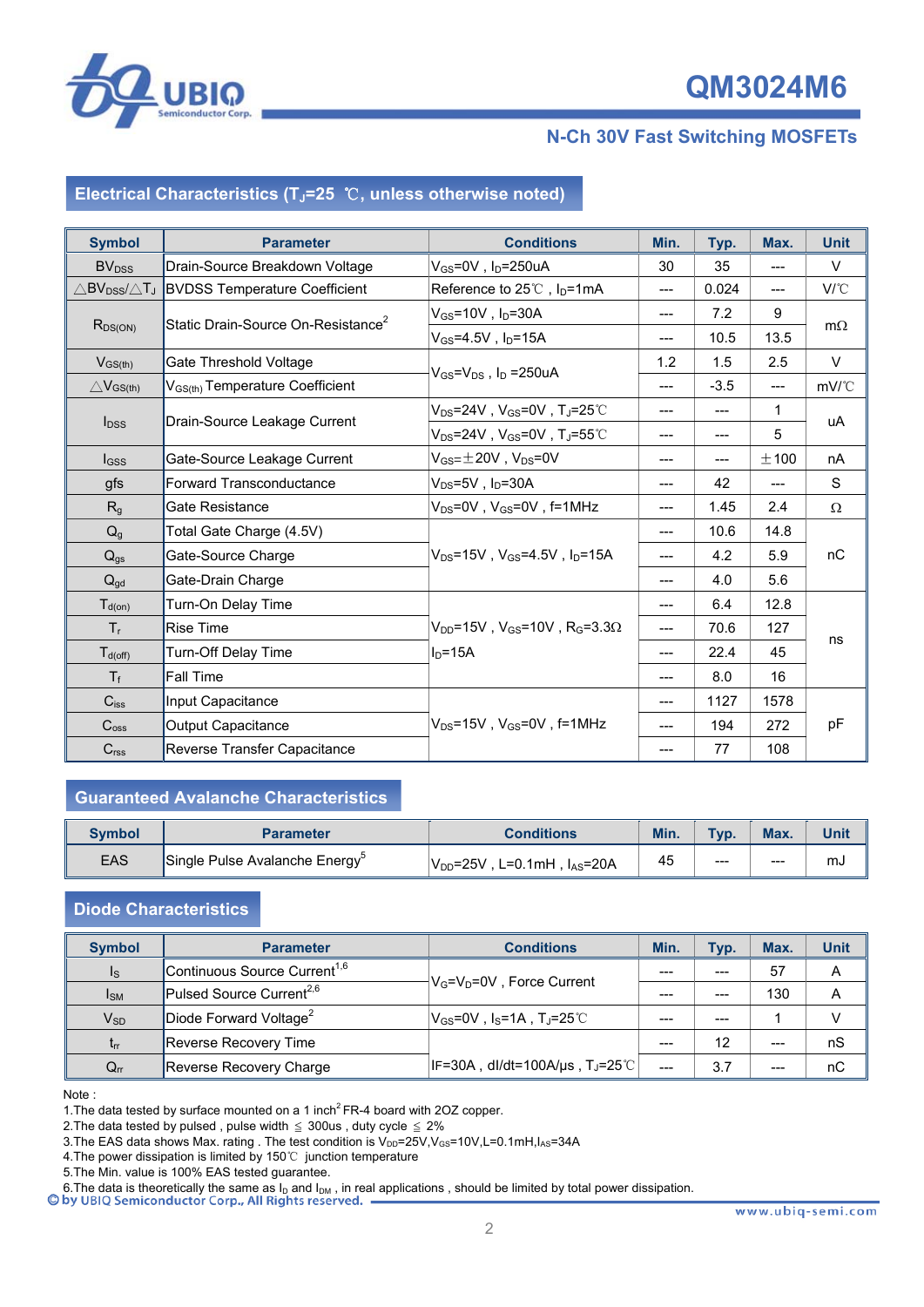

**Typical Characteristics** 

I

# **QM3024M6**

#### **N-Ch 30V Fast Switching MOSFETs**



<sup>©</sup> by UBIQ Semiconductor Corp., All Rights reserved.







www.ubiq-semi.com